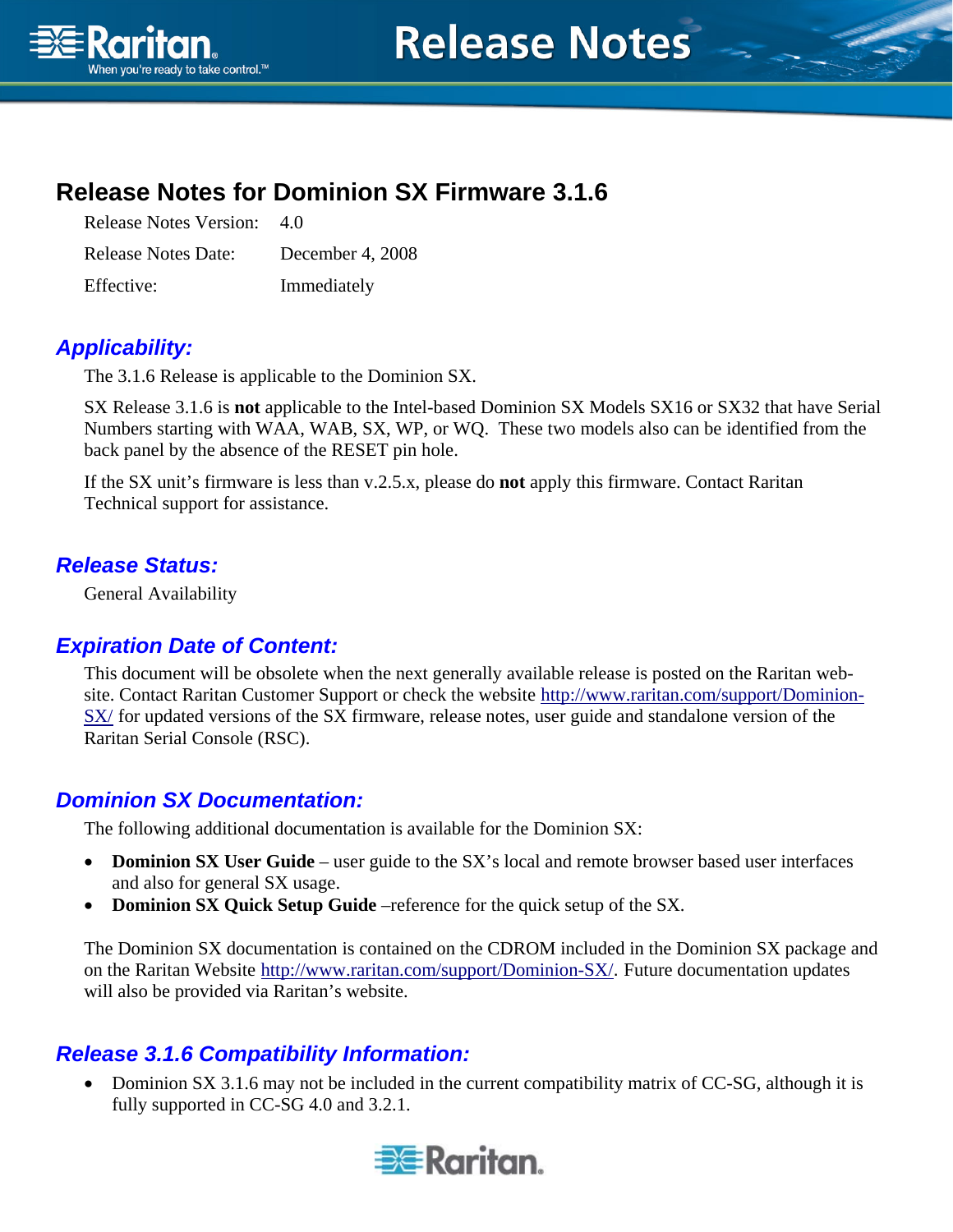- Dominion SX 3.1.6 is compatible with the Raritan Serial Console (RSC), a Java client launched from the browser-based user interface or standalone from the desktop.
- Dominion SX 3.1.6 is verified with the following client Operating Systems and applications. We recommend utilizing these versions for optimum performance with your SX.

| <b>Operating System</b>                    | <b>Browser</b>                         | <b>JRE</b>                   |
|--------------------------------------------|----------------------------------------|------------------------------|
| Windows 2000 SP4                           | Internet Explorer 6.0 Mozilla 1.7.8    | JRE 1.5.0 11                 |
| Windows XP Home Edition SP3                | Internet Explorer 7.0<br>Firefox 3.0.3 | JRE 1.5.0 14<br>JRE 1.6.0 07 |
| Windows XP Professional x64 Edition SP2    | Internet Explorer 6.0 Firefox 3.0.3    | JRE 1.6.0 07                 |
| Windows Server 2003 Standard Edition SP2   | Internet Explorer 7.0 Firefox 3.0.3    | JRE 1.6.0_07                 |
| Windows Server 2003 Enterprise Edition SP1 | Internet Explorer 7.0 Firefox 3.0.1    | JRE 1.6.0 05                 |
| Windows Vista Business x64                 | Internet Explorer 8.0 Firefox 2.0.0.15 | JRE 1.6.0 07                 |
| <b>Windows Vista Ultimate</b>              | Internet Explorer 8.0 Firefox 3.0.1    | JRE 1.6.0 07                 |
| Windows Server 2008 x64                    | Internet Explorer 8.0 Firefox 3.0.3    | JRE 1.6.0 07                 |
| Fedora Core 6                              | Firefox 3.0.3                          | JRE 1.6.0 05                 |
| Suse Linux 10.1                            | Firefox 1.5.0.3                        | JRE 1.6.0 03                 |

#### *Dominion SX Release 3.1.6 Overview:*

In addition to PPP connections, a new feature has been introduced that allows users to establish non-PPP connections through the modem, referred to as the 'Console' mode. In Console mode, users can use simple terminal emulation programs such as Hyperterminal, to dial-into the Dominion SX through modem. Please use the following table to determine if you will be impacted by this feature after the upgrade. In 'All' mode, Dominion SX allows connections in Terminal Access mode, only when PPP signals are not detected.

| <b>Before Upgrade</b> |                     |                 | <b>After Upgrade</b>           |
|-----------------------|---------------------|-----------------|--------------------------------|
| Modem                 | <b>PPP Dialback</b> | <b>Modem</b>    | <b>Modem Mode</b>              |
| <b>Disabled</b>       | Disabled            | <b>Disabled</b> | All                            |
| Enabled               | Disabled            | Enabled         | All                            |
| Enabled               | Enabled             | Enabled         | PPP Only with Dialback enabled |

- SSH access from Windows Vista clients succeeds. A new option 'Fixed TCP Window' has been introduced under Configuration > Services to make this possible. Please note that some other Operating Systems may require TCP window scaling for successful SSH connections, in which case, the 'Fixed TCP Window' option needs to be disabled.
- In addition to the existing NFS feature, a new feature has been introduced that allows port data to be logged to a syslog server
- Raritan Serial Console has been updated and the new 3.0 version vastly improves internationalization support
- Dominion SX reliably fails over to local authentication if and only if a configured remote authentication server is unreachable
- Important security updates to address various vulnerabilities listed in the Common Vulnerabilities and Exposures (CVE)
- Passwords containing parentheses are accepted during modem access as well
- Improved reliability on backup and restore operations
- Multiple users can reliably connect to the same DSX port through CC-SG

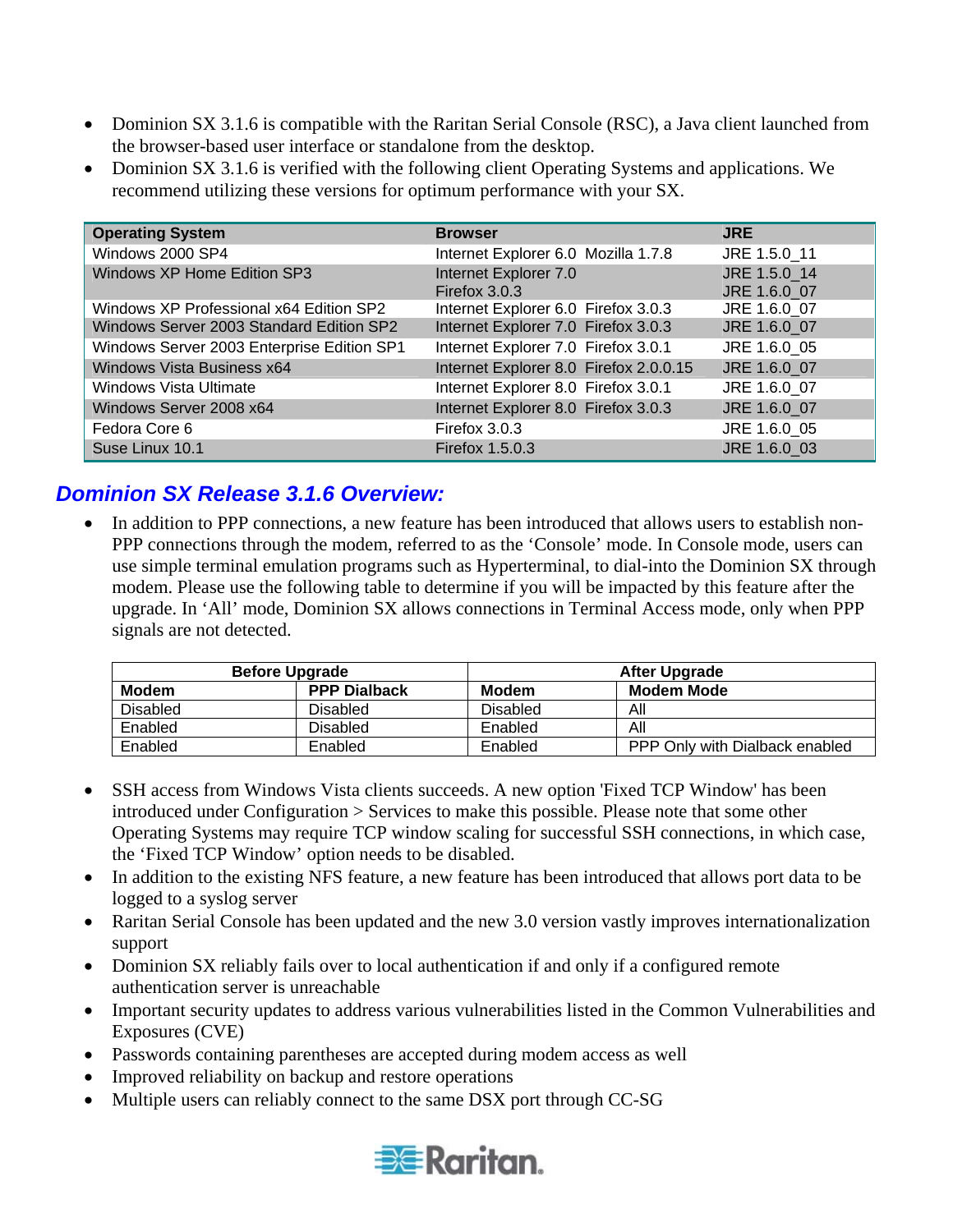- Firewall enhanced to accept UDP and multiport rules
- CLI enhancement to allow 'quit' command to exit port sessions
- Enhancement to let Dominion SX report its identity to remote authentication servers
- Dominion SX reports its uptime
- Dominion SX SNMP MIB updated and passed level 5 validation

# *If Upgrading From v.2.5.x:*

- The port used for SX application is now **changed from TCP port 51000** (or other user- specified high-numbered port) **to TCP port 5000**. This port is also renamed as the CSC port.
- The Discovery port used for CommandCenter communications is not changed, and remains at UDP port 5000. CommandCenter Secure Gateway 3.1.1 is required for release compatibility.
- User groups are now supported, so users can now be put into groups that are function-based, rather than user based.
- To accommodate the many new features, the TCL interpreter has been removed.
- The factory default inactivity timeout has been changed to 10 minutes (from 5 minutes).

## *Known Limitations:*

- Dominion SX units that cannot obtain an IP address through DHCP or configured with static IP addresses may not perform configuration backup successfully. Workaround is to issue the following command from the local terminal port, SSH or Telnet: 'admin > Config > Log > eventlogfile style wrap'. This command needs to be executed only once and all subsequent backup operations will be successful.
- The new Raritan Serial Console version 3.0, part of this release requires the 'History Buffer Size' setting in Emulator/ Settings menu of RSC to be less than 8192 before the upgrade. Higher values will prevent the Raritan Serial Console from opening successfully after the upgrade.
- When generating CSR through CLI, the parameters cannot have spaces. Workaround is to use the GUI to generate CSR if spaces are needed in any of the parameters.
- Dominion SX does not use encrypted private keys. So if the SX is not used to generate the certificate signing request, encryption need to be removed from the external certificate's private key. The command "openssl rsa -in server.key -out server2.key" removes the encryption from server.key and provide server2.key, which is the unencrypted private key suitable for use with Dominion SX. Encrypted private keys are used to prevent the web server being started by unauthorized users. Since DSX does not allow users to access the web server directly, an encrypted private key is not required and does not compromise security.

#### *Important Notes and Information:*

The minimum configuration requirements for the Raritan Serial Console are:

- CPU speed of 1.0 GHz
- RAM of 512 Mbytes.
- When changing certain key administrative settings (IP Address, IP Gateway etc.), you must re-boot the SX for the new parameter(s) to take effect.
- The Administrator should warn all users when a re-boot is necessary.
- The Administrator should change the necessary parameters and then perform a re-boot for the settings to take effect.

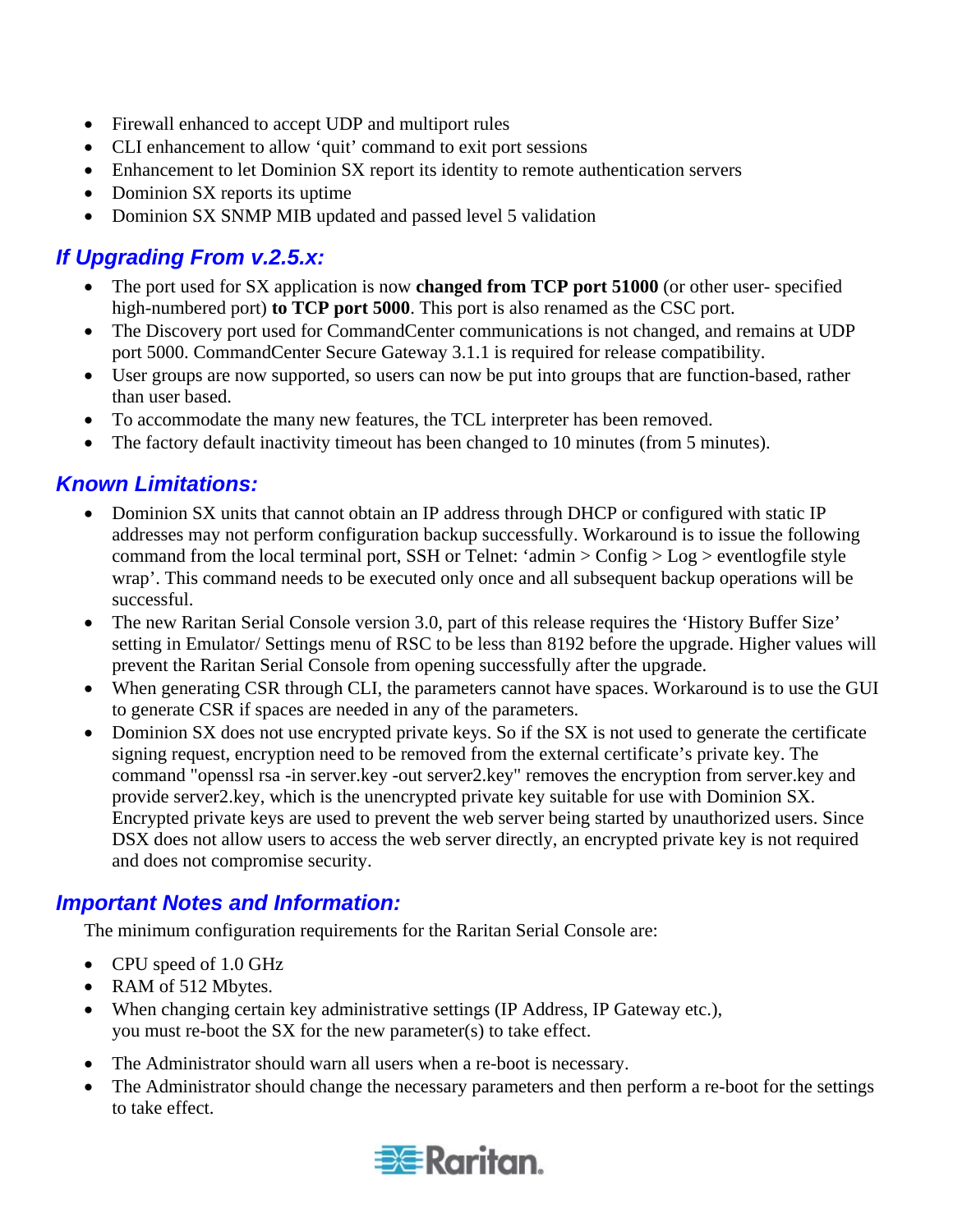#### *Upgrade Prerequisites:*

If you have any questions, or do not meet the pre-requisites listed below, please stop and contact Raritan Technical Support for further instructions. Please read the entire instructions before proceeding with the upgrade.

- 1. The new Raritan Serial Console version 3.0, part of this release requires the 'History Buffer Size' setting in Emulator/ Settings menu of RSC to be less than 8192 before the upgrade. Higher values will prevent the Raritan Serial Console from opening successfully.
- 2. It is highly recommended to clear up any event logs before upgrade is started to free up space
- 3. Only Administrators can upgrade the SX.
- 4. There should not be any active users using the Dominion SX; this means that no users, other than the Administrator performing the update, are logged into the unit.
- 5. The software upgrades are written to flash memory, and this takes time to complete. Please do not power-off the unit, or disconnect the Ethernet connection while the upgrade is going on.
- 6. If doing the firmware upgrade over a VPN, ensure that the connection is stable and that no inactivity timeouts have been set.
- 7. If operating through a router/firewall, the FTP port (TCP port 21) may be blocked and the upgrade may not be possible; in this case, a local FTP server is necessary to upgrade the Dominion SX unit.
- 8. Please make sure the ftp server idle timeout is set to 20 minutes or greater.
- 9. If you are running an FTP server on a Windows PC to upgrade the Dominion SX unit, please read the following additional notes:
	- a. Disable the Windows Firewall before doing the upgrade, or else the upgrade will fail.
	- b. If you are using VPN software (like Cisco's VPN client), it may also have a built-in firewall that blocks FTP access to the Windows PC. By default when the Cisco VPN client is loaded (it may or may not be in use), the firewall is running automatically, so it has to be disabled to allow the Dominion SX to access the FTP server on the Windows PC.
	- c. Additional operating system security settings, and optional software, may also prevent an FTP server on the Windows PC from being accessed from the Dominion SX unit.
	- d. On a heavily loaded Windows PC (with lots of applications running), connection timeouts to the FTP server may cause the upgrade to be aborted; it is best to close all applications except the FTP server to complete the upgrade.

#### *Upgrade WARNING*

**Important: During an upgrade procedure, do not attempt to access any unit features or functions, including, but not limited to, Reset and Exit. Interrupting the upgrade procedure can cause memory corruption and render the unit non-functional. Such an action may void your warranty or service contract, and in such a case unit repair/replacement costs may be solely the responsibility of the user.** 

## *Upgrade Preparation*

- 1. Download the upgrades file(s) onto a local FTP server.
- 2. Unzip the files.
- 3. Locate and select the DIRECTORY where the unzipped SX firmware is located on the FTP server.
- 4. Obtain the IP address of the FTP server.
- 5. Obtain the File Path to the upgrade file(s). A file-name is not necessary, just the right path to the directory containing the upgrade files. For example, C:\Documents and

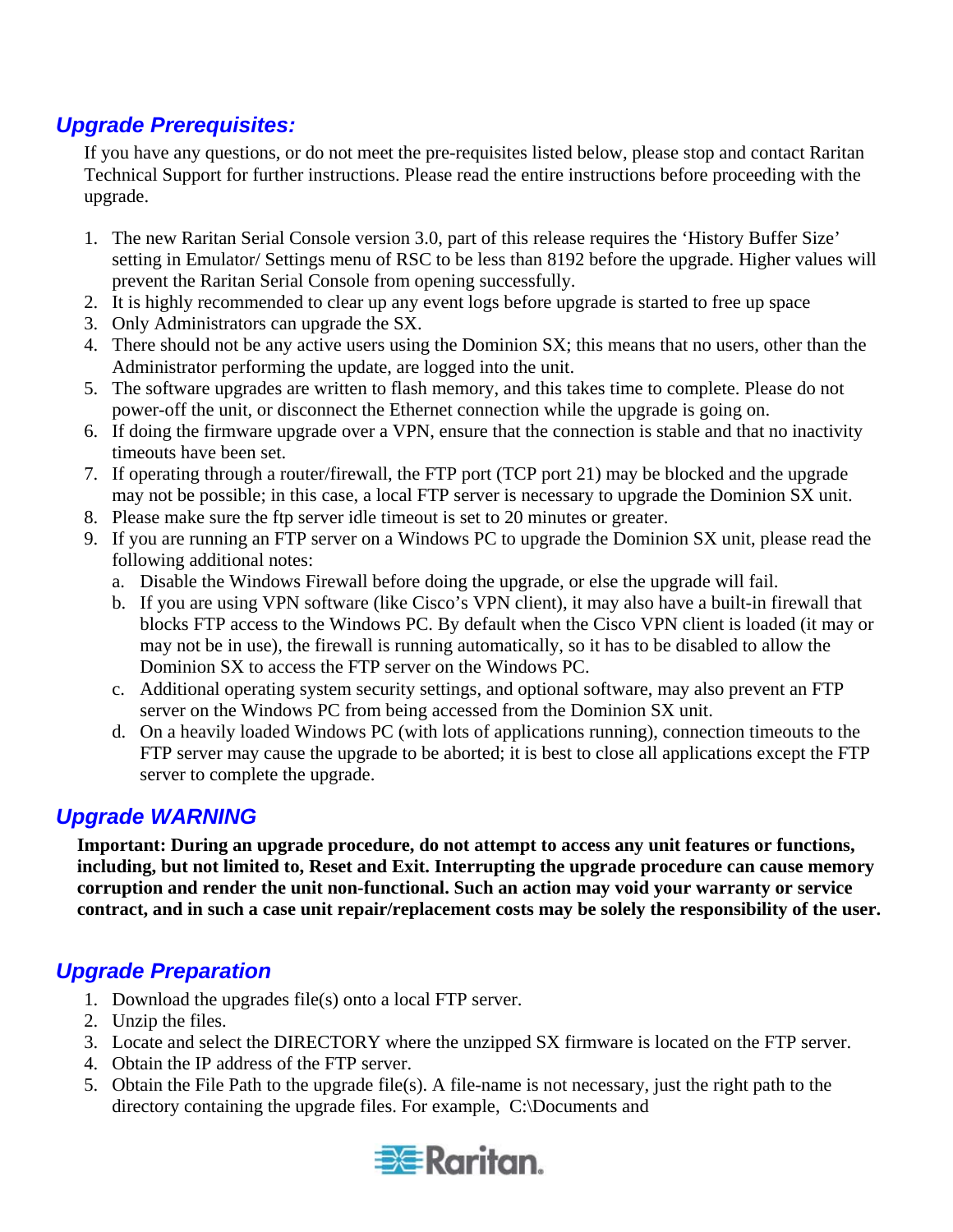Settings\SX30\UpgradePack\_2.5.6\_3.1.6\Pack1of1

- 6. Obtain a user account (Optional) if "anonymous" access to the FTP server is not supported.
- 7. Close any remote or local SX sessions to all devices connected to the Dominion SX unit servers, power strips, and serial devices.
- 8. Close all open Raritan Console windows.

**Note**: Many upgrades can be performed "anonymous" from the FTP server and the default settings of this screen are for an anonymous upgrade. However, some FTP servers require a user name and password. If this is the case, the administrator can uncheck the "Anonymous" box and enter the correct user name and password for the FTP server.

#### *Upgrade Instructions:*

#### **Note: For best results, the SX device should be re-booted before the firmware upgrade is applied. This will ensure that no users are logged in and/or no sessions are active.**

- 1. In Internet Explorer (or other supported browser), type in the IP address of your Dominion SX unit, and login as an Administrator
- 2. Click the Maintenance menu
- 3. Click the Firmware Upgrade section in the Maintenance menu.
- 4. Type the IP Address in the IP address field, usually is the FTP server IP address
- 5. Type your Login name in the Login field.
- 6. Type your Password in the Password field.
- 7. Type the File Path in the File Path field.
- 8. Click Upgrade.
- 9. The firmware upgrade may take up to 60 minutes per SX
	- a. Pre-reboot upgrade time (time required to copy files and extract some files) is 20 minutes
	- b. Post-reboot file extraction time (time required to extract files (which were copied during upgrade) at boot up time is 40 minutes
	- c. **DO NOT REBOOT OR POWER CYCLE THE SX!**
	- d. Once the upgrade is initiated, the status bar will indicate the progress of the upgrade and a popup window will notify the user once the upgrade procedure is complete. **The progress bar may pause for a long period at certain points; this is normal.**
	- e. **When complete, the Dominion SX will reboot and the current session will close.**
- 10. After the reboot, the unit will be upgraded with new release.
- 11. Close the existing browser windows.
- 12. Open a new browser session, type in the IP Address of the Dominion SX unit, and login to verify that the upgrade was a success.
- 13. If you have any questions about compatibility with previous versions of Dominion SX software or CommandCenter Secure-Gateway, please contact Raritan Technical Support.

**Note:** The Firmware Upgrade feature allows you to upgrade the Dominion SX unit's firmware to a newer version. These upgrades preserve user-defined settings. You do not need re-configure the unit after the upgrade is complete.